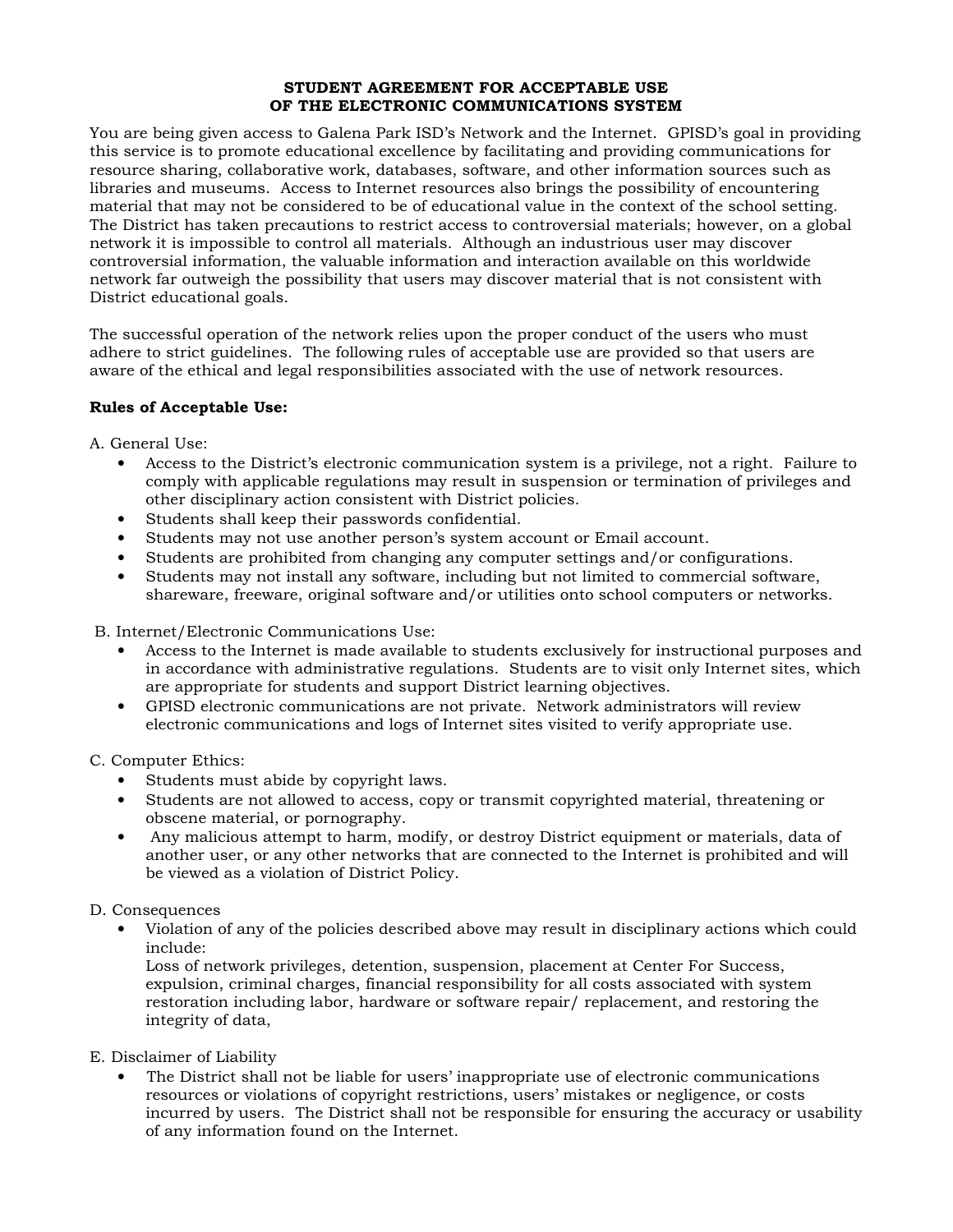# STUDENT ACCEPTABLE USE POLICY (AUP) SIGNATURE PAGE

GPISD reserves the right to require renewal of the AUP and this signature page as needed.

| <b>Student Signature Section:</b> (Please print)                                                        |                                                                                                    |
|---------------------------------------------------------------------------------------------------------|----------------------------------------------------------------------------------------------------|
|                                                                                                         | Grade                                                                                              |
|                                                                                                         |                                                                                                    |
| I have read and understand the Student Agreement for Acceptable Use of the Electronic<br>the agreement. | Communications System. I understand the possible consequences for violation of the rules stated in |
|                                                                                                         | Date: $\sqrt{ }$                                                                                   |

#### Parent or Guardian Signature Section:

I have read and understand the Student Agreement for Acceptable Use of the Electronic Communication System. In consideration for the privilege of my child using the District's electronic communications system, and in consideration for having access to public network, I hereby release the District, its operators, and any institutions with which they are affiliated from any and all claims and damages of any nature arising from my child's use of, or inability to use, the system, including without limitation, the type of damage identified in the District's policy and administrative regulations.

Check one:

I give permission for my child to use the District's computers, electronic communications system/ Internet access, word processing and use of educational software. I certify that the information on this form is correct.

\_\_\_\_\_\_\_\_\_\_ I do not give permission for my child to use the District's electronic communications system/ Internet access. However, my child may still use computers for purposes such as word processing and use of educational software.

| Signature of Parent or Guardian: |                           |  |
|----------------------------------|---------------------------|--|
| <b>Home Address:</b>             |                           |  |
| Date:                            | <b>Home Phone Number:</b> |  |